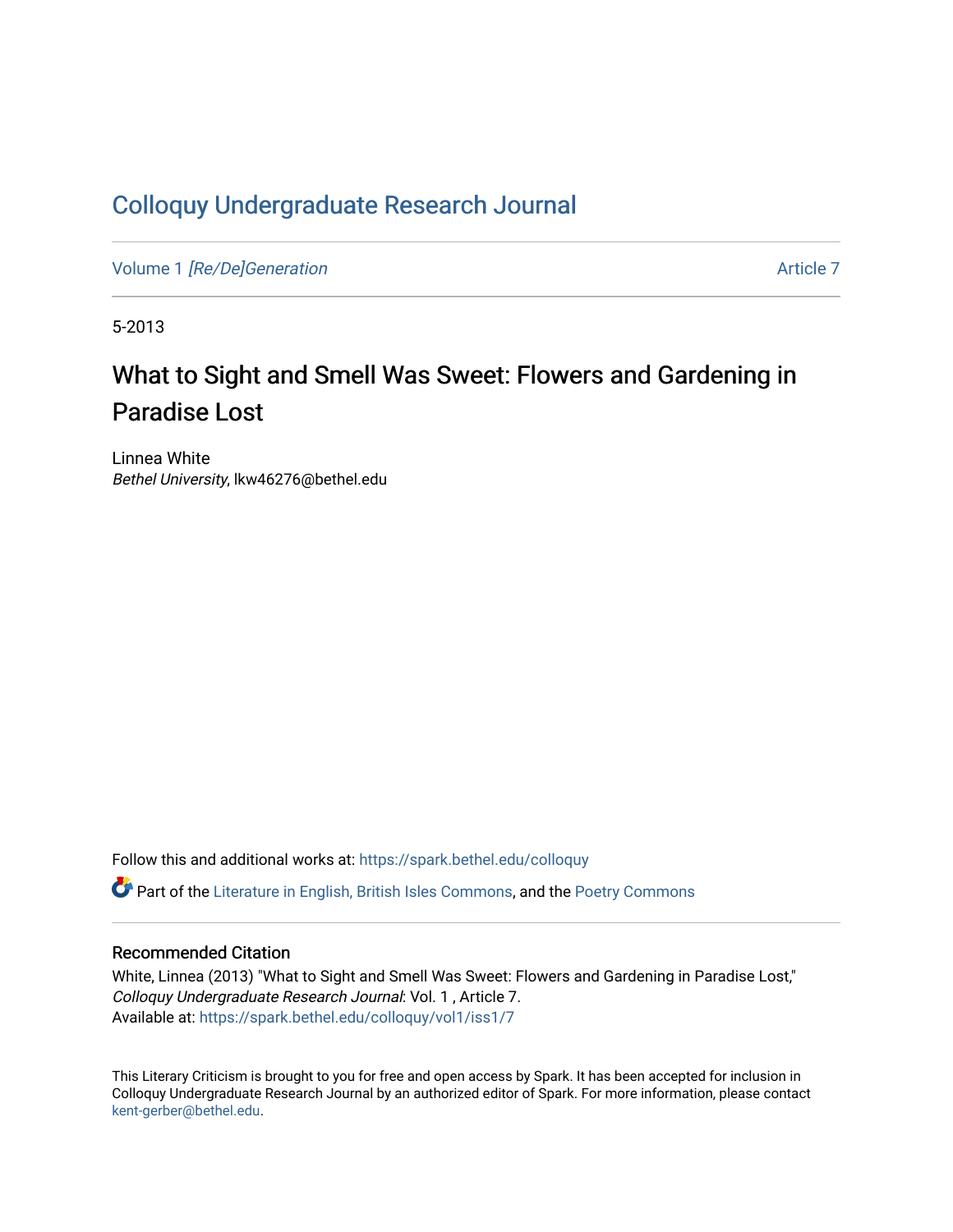# "What to Sight and Smell Was Sweet": Flowers and Gardening in *Paradise Lost*

*Linnea White*

Flowers and gardening have been part of human life since God placed Adam and Eve in the Garden<br>of Eden. In Milton's epic *Paradise Lost*, flowers and the act of gardening enhance the meaning of the<br>second at the life befor poem and give insight into life before and after sin corrupted God's creation. Milton's use of plant and floral imagery highlights the changes and continuities between unfallen and fallen life in *Paradise Lost*.

Flowers appear in both heaven and Eden, highlighting the beauty of God's presence. In heaven, the flowers are eternal and unchanging, while in Eden, they grow and change. Adam and Eve's care for the garden is develops and strengthens their relationship with each other and with God. After the fall, the garden suffers along with Adam and Eve, but also is a conduit of God's grace.

Heaven is a place of beauty, and flowers are a part of that beauty in Milton's epic. Beautiful scent is often mentioned along with flowers in *Paradise Lost*. The demon Mammon says in Book Two that God's altar in heaven "breathes/Ambrosial Odours and Ambrosial Flowers" (2.245). For Milton, flowers are not only a visual experience, but also involve fragrance, something that he appreciated as a blind man. The "Immortal Amarant" is one of the plants growing in heaven (3.353). According to Roy Flannagan in *The Riverside Milton*, Christian legend tells that the amarant (or amaranth) was moved from earth to heaven after the fall because it was a perfect, undying flower (Flannagan, 426) and the fallen earth was unworthy of it. As God's dwelling place, heaven is perfect and permanent.

There also roses in Milton's heaven (2.364). John Gerard's *The Herbal or General History of Plants: The Complete 1633 Edition as Revised and Enlarged by Thomas Johnson*, written in Milton's time, shows the importance of roses to writers and gardeners in the seventeenth century: "the Rose doth deserue the cheifest and most principall place among all flours whatsoeuer; being not onely esteemed for his beautie, vertues, and his fragrant and odiferous smell, but also because it is the honor and ornament of our English Scepter" (Gerard, 1259). It is fitting that Milton emphasizes the presence of roses in heaven. Heaven is perfect, and so should have the best imaginable flowers. Since roses were a symbol of royalty, it is fitting that God, the king of the universe has roses in his presence.

In contrast, Milton depicts hell as a place that lacks all of heaven's beauty, including flowers. In hell, he uses plants mainly as similes and metaphors. The actual plants are not present, but provide images to help readers picture the unknown. This absence of flowers parallels the absence of God's presence in hell. Images of dead plants describe the living death the demons experience. Milton compares the demons to "autumnal leaves" (1.303) and "scattered sedge/Afloat" (1.305-6), both images of dead plants. Later in book 1, Milton compares the demons to scorched trees: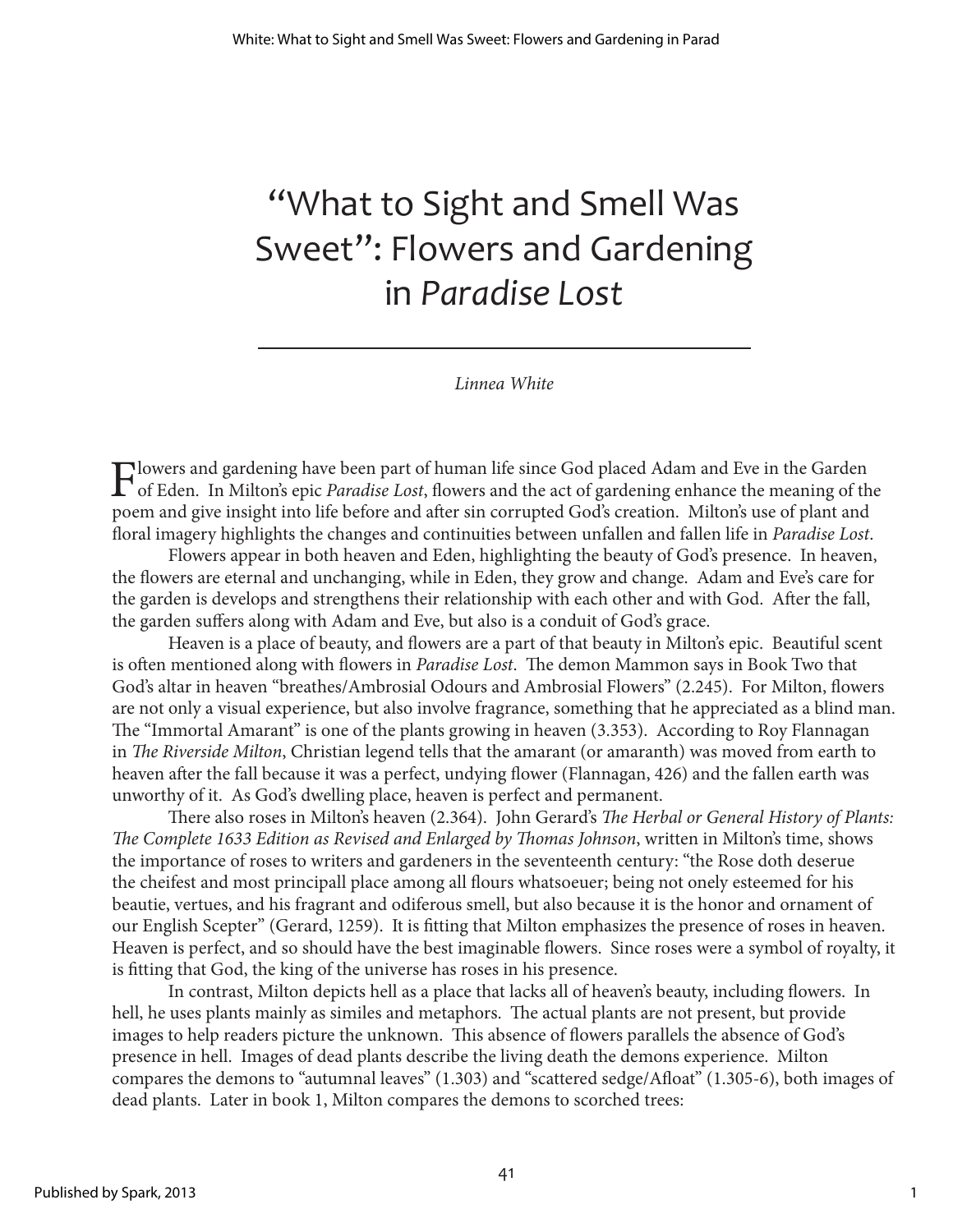…they stood, Their glory withered. As when heaven's fire Hath scathed the forest oaks, or mountain pines, With singèd top their stately growth though bare Stands on the blasted heath. (1.611-15)

The plant similes emphasize the ugliness and death of hell. The demons may not be dead, but they have experienced significant loss of their former splendor, and Milton's use of dead and dying plants corresponds to the true life that the demons lost.

Hell is a place that breeds darkness, not light and life. The things that grow there are not flowers, but unnatural monsters: "Where all life dies, death lives and nature breeds,…/Gorgons and hydras, and chimeras dire" (1.625,628). In *The Harmonious Vision: Studies in Milton's Poetry*, Don Cameron Allen points out that "absence from God is symbolized throughout the epic by a privation of light" (103). Since hell lacks God's presence and therefore light, things that require life, such as plants, cannot live there. The conditions of hell stand in contrast to Eden as well as heaven.

Unfallen Eden is beautiful, abundant and nurturing. It has "Groves whose rich Trees wept odorous Gumms and Balme" (4.349) and "Flours of all hue, and without Thorn the Rose" (4.256). Flannagan point out that much like amaranth in heaven, thornless roses were legendary flowers that existed on earth before the fall, when nature was completely nurturing (Flannagan, 449). In lines 258- 260 of Book 4, Milton describes the grape vine as not only providing fruit, but also shade. Throughout Book 4 Eden is a wholesome, unmarred garden. The plants in Eden provide food and beauty without dangers such as thorns.

When the angel Raphael recounts the world's creation to Adam in book 7, he says that when the flowers were created on the third day, "Earth now/Seemd like to Heav'n, a seat where Gods might dwell" (7.328-9). For Milton, flowers bring the beauty of heaven down to earth. Eden is less than heaven, but still a place that God deems "good" (7.337). Eden, as part of God's unfallen creation, full of light and life is heaven-like.

Milton describes the garden as "tending to wilde" in 9.212. According to John R. Knott in his article "Milton's Wild Garden," the word wild usually had negative connotations in the seventeenth century and Milton's use of it here would have caught his earlier readers' attention (Knott, 69). In this case "wilde" suggests that Eden "promises pleasures that would seem excessive in any other context," Knott writes (Knott, 70). The Garden of Eden is not the same as any garden after the fall. In Milton's depiction of the pre-fall world, wild did not mean dangerous or undesirable. Unlike conventional English gardens, Eden is "not nice Art/In Beds and curious Knots, but Nature boon/Powrd forth profuse" (4.241-30). The garden does not need strict organization, but its constant growth means that it needs gardeners to keep it from becoming unkempt.

The garden may be unfallen, but it still requires tending from Adam and Eve. Despite being unfallen, Adam and Eve are not perfect, and must work and learn. According to Joanna Piciotto's article "Reforming the Garden: The Experimentalist Eden and 'Paradise Lost,'" "the slow, incremental growth of flowers and their responsiveness to cultivation make them fit emblems for the progress of knowledge" (Picciotto, 57). Adam and Eve must "Lop overgrown, or prune, or prop or bind" because even in an unfallen state, the garden grows out of control (9.210). The flowers that Eve mentions as she reminds Adam of the work they need to do are woodbine, ivy, roses, and myrtle (9.216-19). In *Milton's Eve* Diane Kelsey McColley notes that ivy and woodbine are vines that will destroy whatever they are climbing on if not directed and pruned (McColley, 147). Eve recognizes that she can improve the health and beauty of the garden.

Not only did Milton appreciate the beauty of gardens, he was aware of the work they required, so for him, according to *Milton's Imagery* by Theodore Howard Banks, "a garden with its wholesome herbs and flowers is…the symbol of conscientious and loving interest and of pastoral care" (Banks, 105). Adam and Eve's work in Eden is enjoyable (9.208) because it flows out of their love for the garden and its plants. The garden not only "needs" but also "responds" to Eve's work and care, McColley points out (McColley,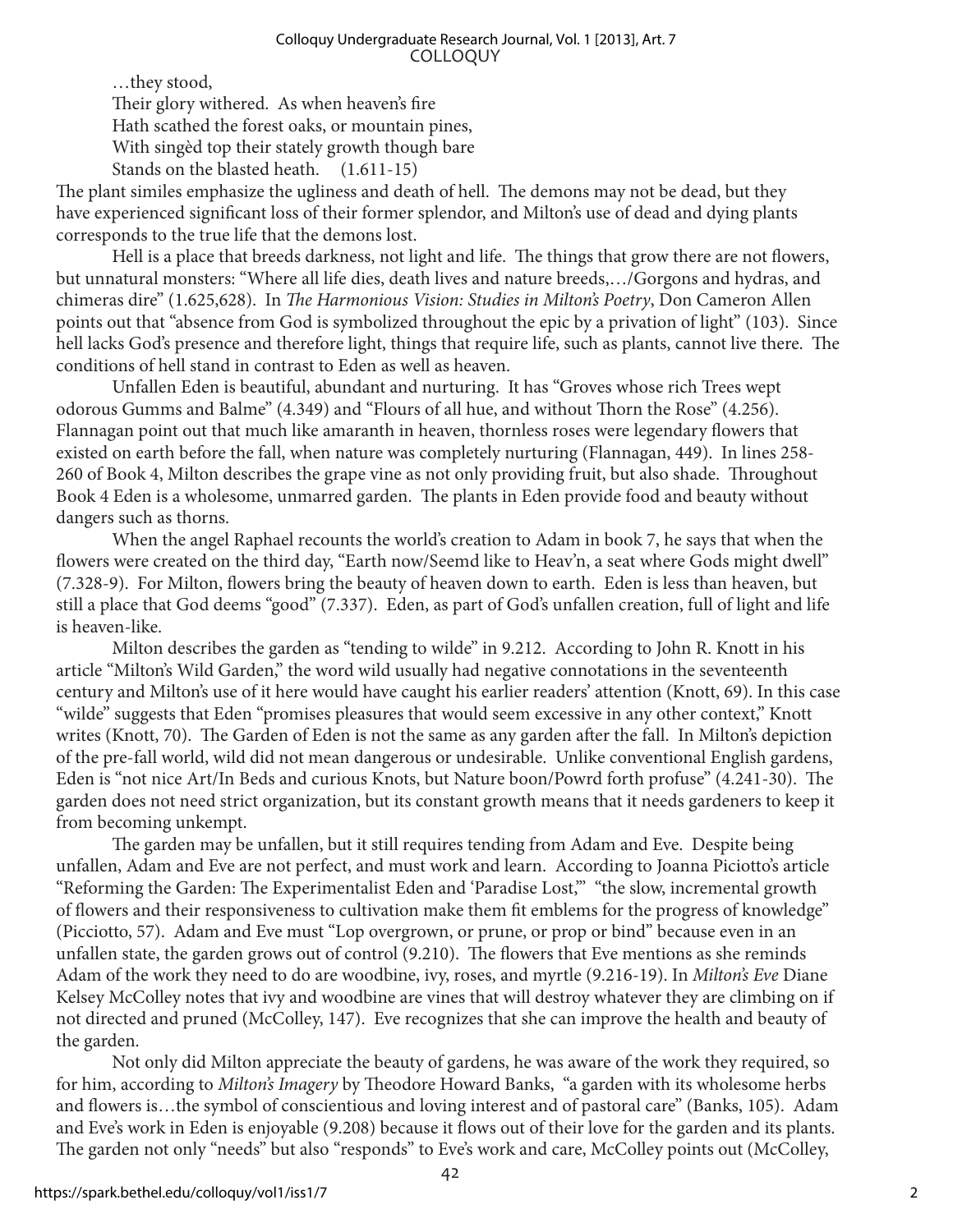146). Adam and especially Eve build a relationship with the plants through working in the garden.

Milton does not see work as negative and in fact, work in *Paradise Lost* promotes improvement. Adam and Eve are not the only ones who work; according to Picciotto, "even Milton's angels are kept occupied with constant errands" (Picciotto, 44). Before the fall, Picciotto points out, "he [Adam] and Eve never succumb to the temptation to hate their jobs" (Picciotto, 45). Rather, they accept and enjoy working in the garden. In *Paradise Lost*, work is part of the good world God created, not an evil result of the fall. Thus, the flowers God plants in Eden require Adam and Eve to work and care for them.

The flowers are connected not only to Adam and Eve's work and learning, but also to their innocent sexuality. Woodbine (honeysuckle), ivy, roses, and myrtle are "symbols of conjugal love." Eve's attention to them shows her understanding that, as McColley puts it, "their flowering love for each other will remain harmonious in proportion to their participation in the harmony of all creation" (McColley, 147). Flowers provide Adam and Eve's marriage bed. The growth and work that goes into the garden parallels the work Adam and Eve must put into their marriage for it to grow and flourish. Like the garden, Adam and Eve have the capacity to grow, learn and become more complete.

The flowers provide a visual model for marriage as well. Work in the garden is described in terms of marriage: "they led the Vine/To wed her Elm; she spous'd about him twines/Her marriageable arms" (5.215-17). Imagery of garden and imagery of marriage are closely connected in *Paradise Lost*. As McColley points out, harmony in the garden is linked to harmony in Adam and Eve's relationship (147).

Banks observes that most of the flowers Milton uses bloom in spring or early summer, which "represent youth" (107). In Eden, Adam and Eve live in a continual state of youthful springtime bliss. Youth, love and spring go together in conventional thinking. Spring and its flowers are short-lived, as readers know that Adam and Eve's time in Eden will be.

After Adam and Eve sin, all creation, including the flowers suffers, but plants are also agents of grace. As soon as she eats fruit from the tree of knowledge of good and evil, Eve begins worshiping the tree (9.795-802). Although she loved plants before sinning, she did not praise them in place of God. Even before Adam has eaten the forbidden fruit, the garden displays the consequences of Eve's sin. The roses he picked for Eve are "faded," just as all Earth is as a result of the fall (9.893). Sin upsets the balance of spring and introduces death to the garden.

Adam and Eve's sin brings death and judgment, as God warned them. They and the whole earth become cursed. The fall causes discord in relationships: Adam and Eve's relationship to God, their relationship with each other, and their relationship with the plants and animals. They must leave the garden, a prospect that deeply grieves Eve.

Eve's lament about leaving Eden shows her relationship to the garden. She says she tended the flowers, and also gave them names. For Milton, naming is a way of acknowledging relationship and requires knowledge. Adam names the animals (8.350-3), but Eve is given the privilege of naming the flowers. John Leonard points out in "Language and Knowledge in *Paradise Lost*" that "to name creatures in Paradise was to know their essences, not just to design convenient designations" and the same is true of Eve and the flowers (Leonard, 131). Eve knows the flowers in a way not even Adam does because she named them.

Eve calls the garden a "nuptial Bowre" in her lament (11.280). To her, leaving the garden also means leaving the bliss of unfallen marriage. In comparison to the garden and because of the fall, the rest of the world is "obscure" and "wilde" (11.283-4). According to the OED, obscure can mean "deficient in light." The fallen world is now one step closer to hell because it has lost some of its light, making it a less ideal environment for plants. "Wilde" in this context does carry the negative connotations that were common in Milton's day. Even before the fall, the plants outside the garden were not tended, and now, after the fall, they will be wild in an unwelcoming sense.

Although the fall brings necessary judgment on Adam, Eve, and the earth, God provides grace even in the punishment. Eating from the tree of knowledge obscured Adam's eyesight, so "Michael from Adam's eyes the Filme remov'd/…then purg'd with Euphrasie and Rue/The visual Nerve" (11.412, 414- 15). Flannagan points out that the herbs euphrasy and rue were herbs that Milton, as a blind man, was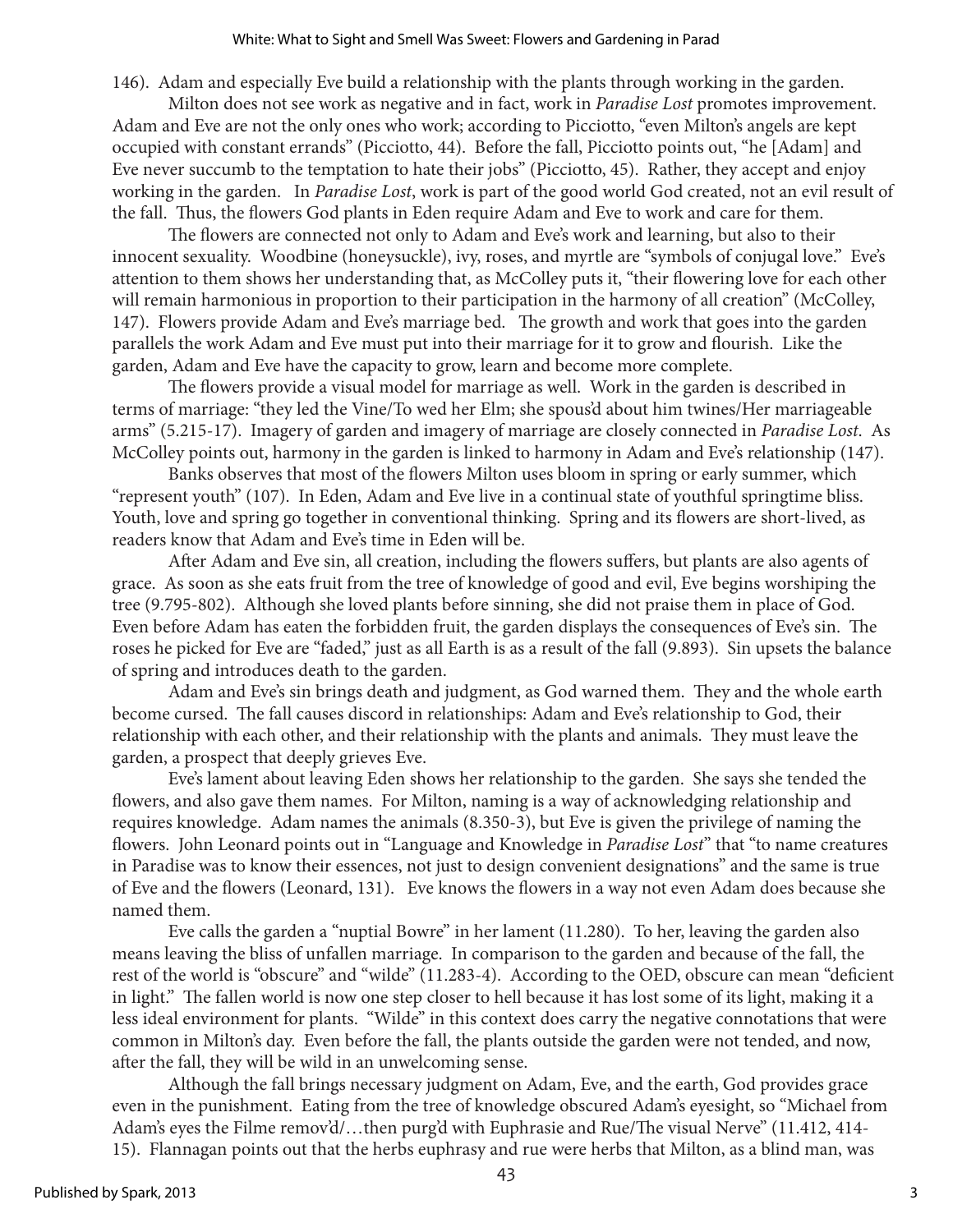#### COLLOQUY Colloquy Undergraduate Research Journal, Vol. 1 [2013], Art. 7

familiar with because they were used to improve vision (Flannagan, 672). In the fallen world, infirmity is a problem, but in grace, God provides healing herbs to combat it.

God's grace extends beyond Adam and Eve's needs to the problem of fallen mankind. The process of transplanting provides an image of God's work of grace and redemption through Jesus Christ. In Book 3, God anticipates both the fall and Jesus' sacrifice. He tells Jesus that:

As in him perish all men, so in thee As from a second root shall be restor'd, As many as are restor'd, without thee none. His crime makes guiltie all his Sons, thy merit Imputed shall absolve them who will renounce Their own both righteous and unrighteous deeds, And live in thee transplanted, and from thee Receive new life. (3.288-94)

God uses a gardening metaphor to explain his redemptive plan. Even though Adam and Eve are removed from the garden and separated from God because of their sins, Jesus' sacrifice will allow their repentant descendants to be replanted into relationship with God. This image is fitting especially because to Adam and Eve, gardening means a nurturing, caring relationship. Just as Adam and Eve have cared for the garden, God will care for them and their descendants. A restoration to the garden means a restoration of the relationships that were broken when they sinned.

Milton uses of floral imagery to highlight key traits of life with and without God. Heaven is a place of beauty, joy and immortal flowers. Likewise, Eden before the fall is full of beautiful flowers, but here the flowers require loving care and guidance. The flowers in Eden are part of Adam and Eve's development in learning how to live in community with each other and how to tend the garden. After the fall, the flowers on earth suffer the consequences of Adam and Eve's sin, but also are a means of God providing grace, both through healing herbs and as a metaphor of new life in Jesus Christ. Hell lacks God's grace and therefore also lacks flowers. For Milton, flowers are a fitting way of conveying the unfaded beauty of the pre-fall world and the hope of continued beauty and redemption after the fall.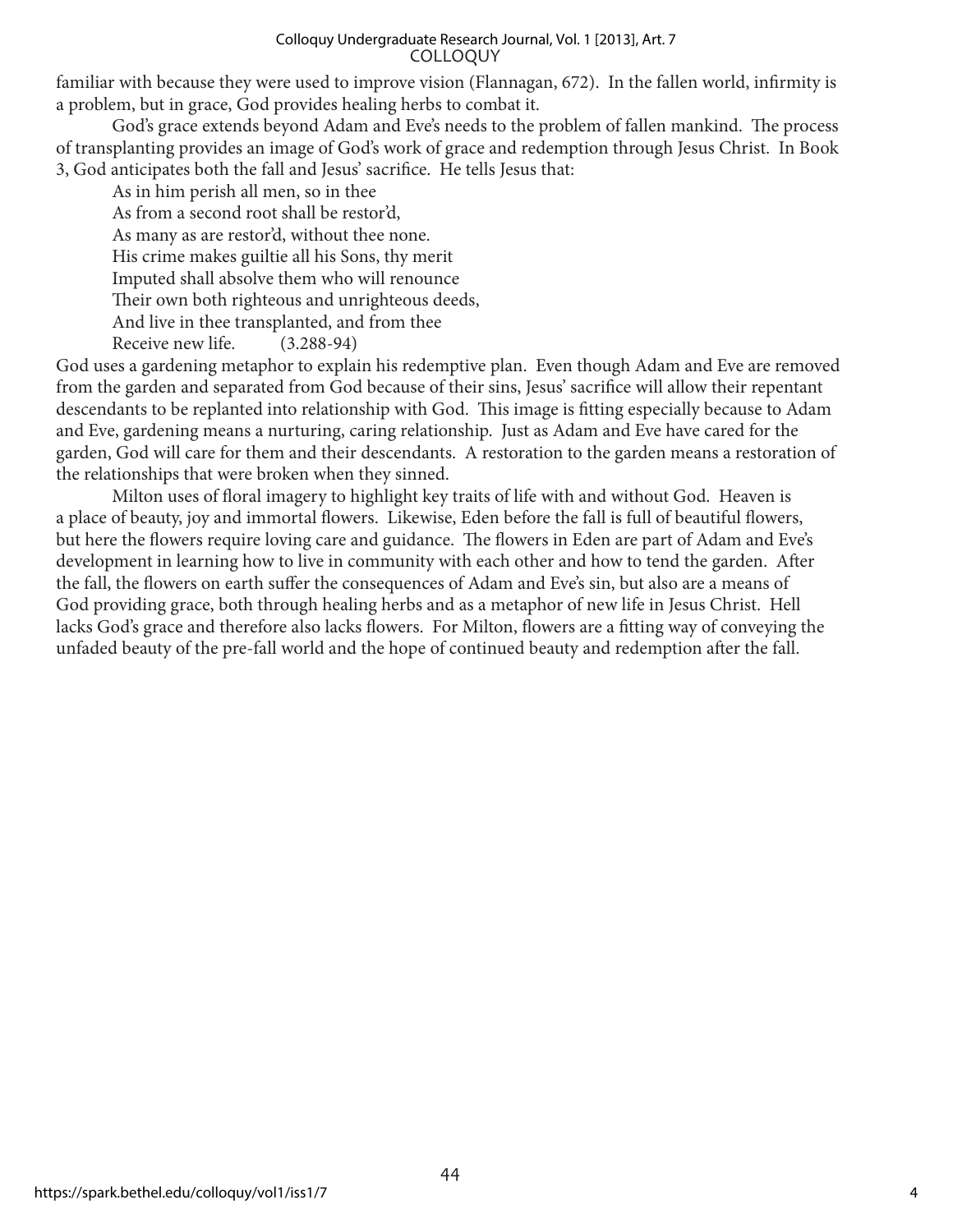### Works Cited

- Allen, Don Cameron. *The Harmonious Vision: Studies in Milton's Poetry*. Baltimore: The John Hopkins Press, 1954. Print.
- Banks, Theodore Howard. *Milton's Imagery*. New York: AMS Press, 1969. Print.
- Flannagan, Roy, ed. *The Riverside Milton*. By John Milton. Boston: Houghton Mifflin Company, 1931. Print.
- Gerard, John. *The Herbal or General History of Plants: The Complete 1633 Edition as Revised and Enlarged by Thomas Johnson*. New York: Dover Publications, 1975.
- Knott, John R. "Milton's Wild Garden." *Studies in Philology* 102.1 (2005): 66-82. Project Muse. Web. 21 May 2012.
- Leonard, John. "Language and Knowledge in *Paradise Lost*." *The Cambridge Companion to Milton*. Ed. Dennis Danielson. Cambridge: Cambridge University Press, 1989. 130-143.Print.
- McColley, Diane Kelsey. *Milton's Eve*. Urbana: University of Illinois Press, 1983. Print.
- Piciotto, Joanna. "Reforming the Garden: The Experimentalist Eden and 'Paradise Lost.'" *ELH* 72.1 (2005): 23-78. JSTOR. Web. 14 May 2012.